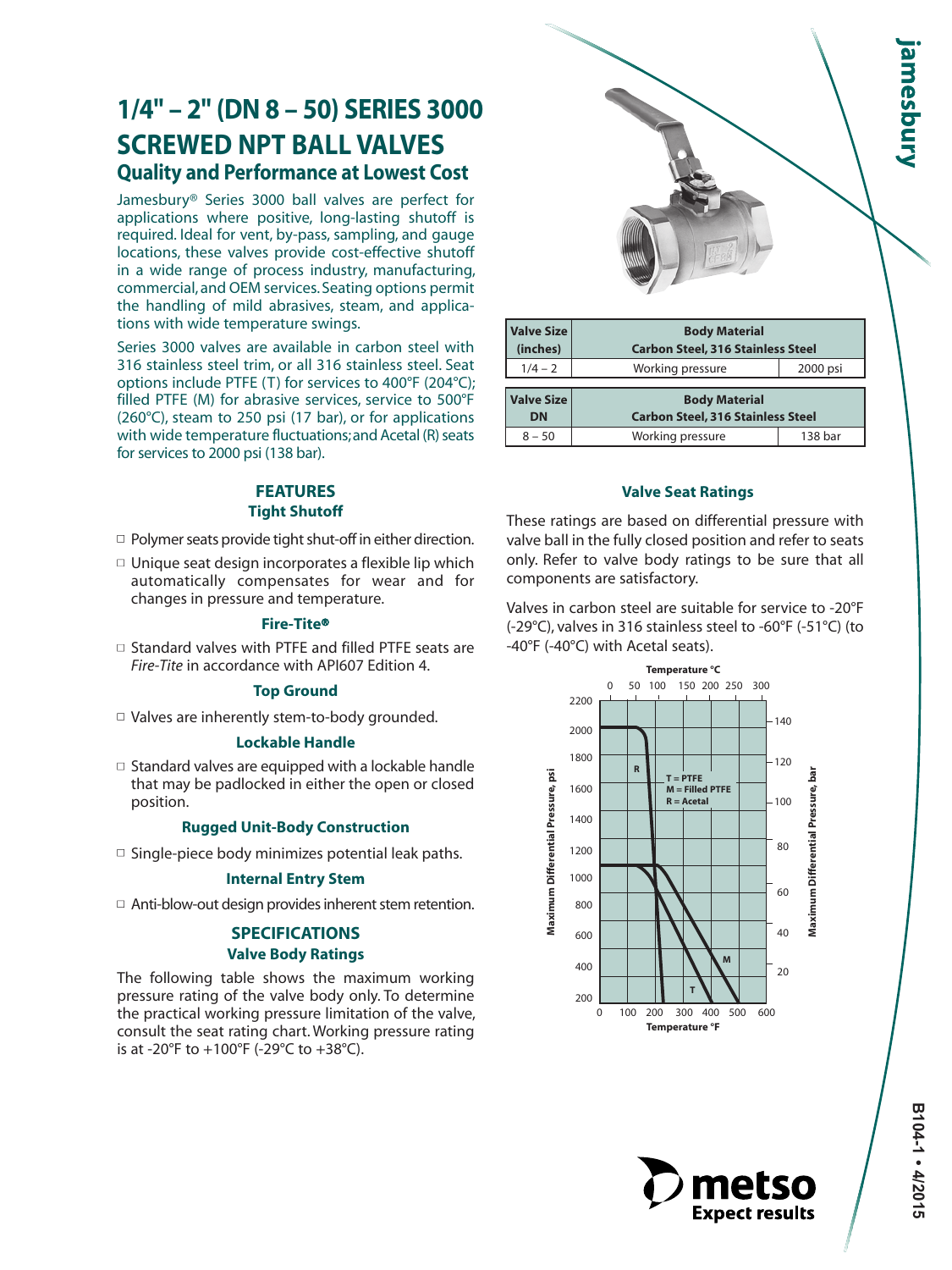#### **Flow Data**

The table at right provides flow coefficients for *Jamesbury* valves covered in this section. The Cv values represent the flow of water at +60°F through the valve in U.S. gallons per minute at a pressure drop of 1 psi. The metric equivalent, Kv, is the flow of water at  $16^{\circ}$ C through the valve in m<sup>3</sup>/hr at a pressure drop of 1 kg/cm<sup>2</sup>. To convert Cv to Kv, multiply by 0.8569.

#### **ACCESSORIES Stem Extensions**

A standard 4" (102 mm) stem extension (non-locking) is offered for Series 3000 valves for improved accessibility, particularly when used in insulated pipelines. Stem extension kits can be ordered factory mounted or shipped separately for field mounting.

| <b>Valve Size</b><br><b>Inches</b> | <b>Kit</b><br><b>Number</b> |      | <b>Approx. Dimensions,</b><br>inches |
|------------------------------------|-----------------------------|------|--------------------------------------|
|                                    |                             |      | н                                    |
| $1/4 - 3/4$                        | SE-072                      | 4.00 | 4.00                                 |
| $1 - 1 - 1/4$                      | SE-073                      | 5.50 | 4.00                                 |
| $1 - 1/2 - 2$                      | SE-074                      | 7.00 | 4.00                                 |

| <b>Valve Size</b><br><b>DN</b> | <b>Kit</b><br><b>Number</b> | <b>Approx. Dimensions,</b><br>mm |     |  |  |
|--------------------------------|-----------------------------|----------------------------------|-----|--|--|
|                                |                             |                                  |     |  |  |
| $8 - 20$                       | SE-072                      | 102                              | 102 |  |  |
| $25 - 32$                      | SE-073                      | 140                              | 102 |  |  |
| $40 - 50$                      | SE-074                      | 178                              | 102 |  |  |

|                | <b>Valve Size</b> |    | <b>Equiv. Length</b> |
|----------------|-------------------|----|----------------------|
| <b>Inches</b>  | <b>DN</b>         | Cv | of Pipe (ft)         |
| 1/4            | 8                 | 3  | 7.6                  |
| 3/8            | 10                | 3  | 7.6                  |
| 1/2            | 15                | 3  | 7.6                  |
| 3/4            | 20                | 9  | 13.1                 |
| 1              | 25                | 14 | 19.7                 |
| $1 - 1/4$      | 32                | 19 | 44.9                 |
| $1 - 1/2$      | 40                | 33 | 34.7                 |
| $\overline{2}$ | 50                | 52 | 51.4                 |



### **Optional Handles**

The Series 3000 ball valves described in this bulletin have two types of optional handles available, a round handle (not lockable) and a lockable oval handle. To order handles separately, specify the following part numbers.

 **Oval and Round Handle**

| <b>Handle Part Numbers by Valve Size - inches</b> |               |                 |                 |  |  |  |  |  |
|---------------------------------------------------|---------------|-----------------|-----------------|--|--|--|--|--|
|                                                   | $1/4" - 3/4"$ | $1" - 1 - 1/4"$ | $1 - 1/2" - 2"$ |  |  |  |  |  |
| <b>Round Handles</b>                              | 012-0785-22   | 012-0786-22     | 012-0787-22     |  |  |  |  |  |
| Lockable Oval<br><b>Handles</b>                   | 012-0794-22   | 012-0795-22     | 012-0796-22     |  |  |  |  |  |
| Lockable Oval<br>Handles (SS)                     | 012-0794-30   | 012-0795-30     | 012-0796-30     |  |  |  |  |  |
| Lockable Lever<br><b>Handles</b>                  | 012-0802-22   | 012-0803-22     | 012-0804-22     |  |  |  |  |  |
| Lockable Lever<br>Handles (SS)                    | 012-0802-30   | 012-0803-30     | 012-0804-30     |  |  |  |  |  |

| Handle Part Numbers by Valve Size - DN |             |             |             |  |  |  |  |  |
|----------------------------------------|-------------|-------------|-------------|--|--|--|--|--|
|                                        | $8 - 20$    | $25 - 32$   | $40 - 50$   |  |  |  |  |  |
| <b>Round Handles</b>                   | 012-0785-22 | 012-0786-22 | 012-0787-22 |  |  |  |  |  |
| Lockable Oval<br><b>Handles</b>        | 012-0794-22 | 012-0795-22 | 012-0796-22 |  |  |  |  |  |
| Lockable Oval<br>Handles (SS)          | 012-0794-30 | 012-0795-30 | 012-0796-30 |  |  |  |  |  |
| Lockable Lever<br><b>Handles</b>       | 012-0802-22 | 012-0803-22 | 012-0804-22 |  |  |  |  |  |
| Lockable Lever<br>Handles (SS)         | 012-0802-30 | 012-0803-30 | 012-0804-30 |  |  |  |  |  |

| н                          |                       |
|----------------------------|-----------------------|
|                            | W/Oval                |
|                            | <b>Handle</b><br>Only |
| <b>Centerline of Valve</b> |                       |

| <b>Valve Size</b> | <b>Oval and Round Handle</b><br><b>Dimensions - inches</b> |      |  |  |  |
|-------------------|------------------------------------------------------------|------|--|--|--|
| inches            | A                                                          | н    |  |  |  |
| $1/4 - 1/2$       | 3.35                                                       | 2.54 |  |  |  |
| 3/4               | 3.35                                                       | 2.58 |  |  |  |
|                   | 4.64                                                       | 3.05 |  |  |  |
| $1 - 1/4$         | 4.64                                                       | 3.21 |  |  |  |
| $1 - 1/2$         | 5.87                                                       | 3.68 |  |  |  |
|                   | 5.87                                                       | 3.87 |  |  |  |

| <b>Valve Size</b> | <b>Oval and Round Handle</b><br><b>Dimensions - mm</b> |    |  |  |
|-------------------|--------------------------------------------------------|----|--|--|
| inches            | A                                                      | н  |  |  |
| $8 - 15$          | 85                                                     | 65 |  |  |
| 20                | 85                                                     | 66 |  |  |
| 25                | 118                                                    | 77 |  |  |
| 32                | 118                                                    | 81 |  |  |
| 40                | 149                                                    | 93 |  |  |
| 50                | 149                                                    | 98 |  |  |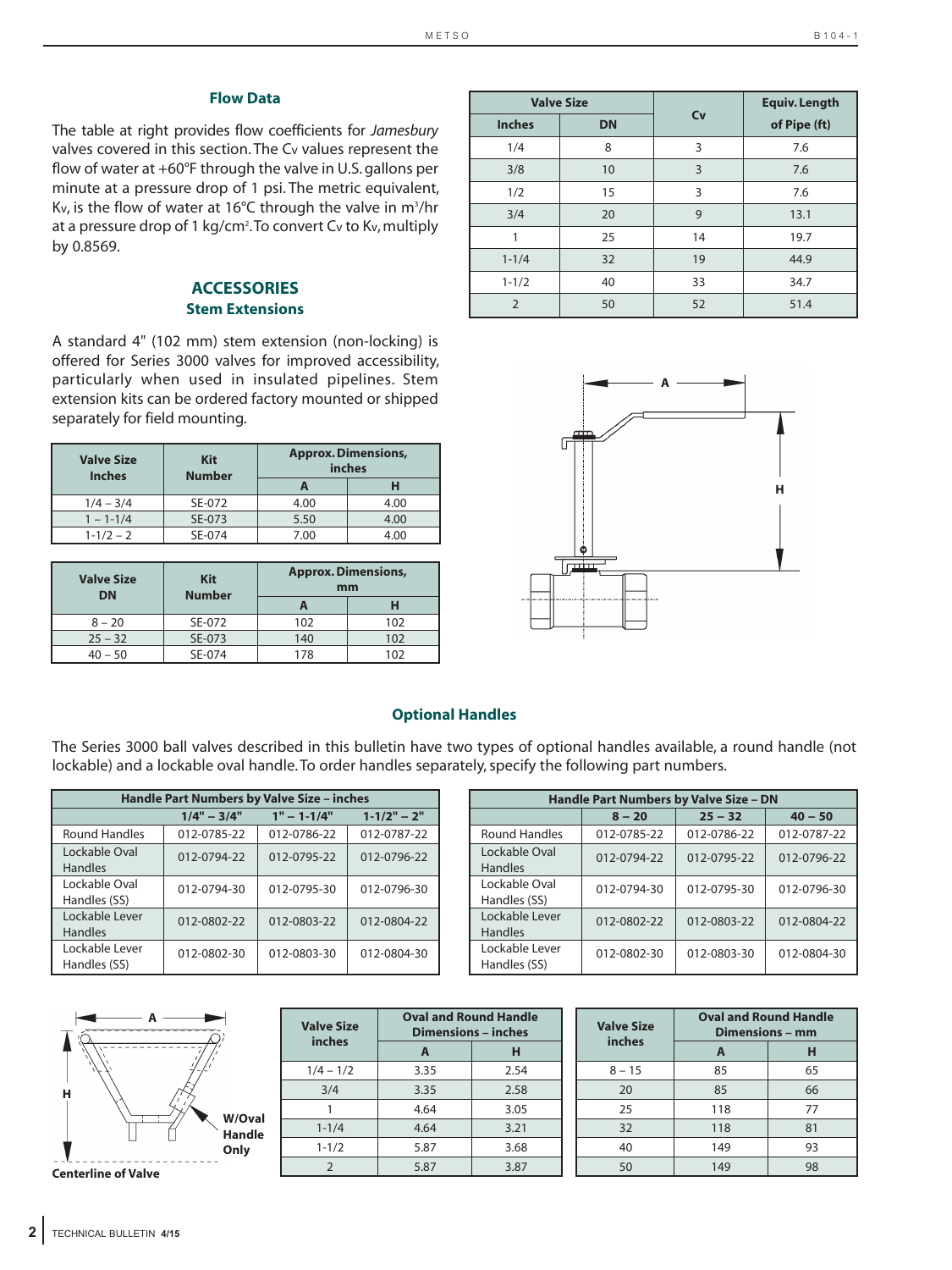#### **DIMENSIONS**



| <b>Valve Size</b> | <b>Approximate Dimensions - inches</b> |      |      |      |      |      |      | Approx. |      |                   |
|-------------------|----------------------------------------|------|------|------|------|------|------|---------|------|-------------------|
| <i>inches</i>     | A                                      | B    | D    |      | н    |      |      |         | W    | <b>Weight lbs</b> |
| 1/4               | 2.80                                   | 1.46 | 1.10 | 0.31 | 4.00 | 1.97 | 0.31 | 0.18    | 0.75 | .75               |
| 3/8               | 2.80                                   | 1.46 | 1.10 | 0.31 | 4.00 | 1.97 | 0.31 | 0.18    | 0.75 | .75               |
| 1/2               | 2.80                                   | 1.46 | 1.10 | 0.31 | 4.00 | 1.97 | 0.31 | 0.18    | 0.75 | .75               |
| 3/4               | 3.05                                   | 1.62 | .26  | 0.50 | 4.00 | 2.01 | 0.31 | 0.18    | 0.75 | .85               |
|                   | 3.75                                   | 1.97 | 1.61 | 0.63 | 5.50 | 2.60 | 0.50 | 0.31    | 0.88 | 1.75              |
| $1 - 1/4$         | 3.85                                   | 2.02 | 2.00 | 0.81 | 5.50 | 2.76 | 0.50 | 0.31    | 0.88 | 2.4               |
| $1 - 1/2$         | 4.12                                   | 2.16 | 2.32 | 1.00 | 7.00 | 3.35 | 0.63 | 0.37    | 0.98 | 3.7               |
|                   | 4.67                                   | 2.41 | 2.77 | 1.25 | 7.00 | 3.54 | 0.63 | 0.37    | 0.98 | 5.0               |

| <b>Valve Size</b> | <b>Approximate Dimensions - mm</b> |    |    |             |     |    |                          | Approx. |            |
|-------------------|------------------------------------|----|----|-------------|-----|----|--------------------------|---------|------------|
| <b>DN</b>         |                                    |    | D  |             | н   |    |                          |         | Weight kg. |
|                   |                                    | 37 | 28 |             | 102 | 50 |                          | 19      | .34        |
| 10                | 71                                 | 37 | 28 |             | 102 | 50 | $\Omega$<br>$\circ$      | 19      | .34        |
|                   |                                    | 37 | 28 |             | 102 | 50 |                          | 19      | .34        |
| 20                | 77                                 | 41 | 32 | 12          | 102 | 51 | $\Omega$<br><sup>o</sup> | 19      | .39        |
| 25                | 95                                 | 50 | 41 | 16          | 140 | 66 | 13                       |         | .79        |
| 32                | 98                                 | 51 | 51 | $\bigcap$ 1 | 140 | 70 | 13                       | 22      | <b>.</b>   |
| 40                | 105                                | 55 | 59 | 25          | 178 | 85 | 16                       | 25      |            |
| 50                | 119                                | 61 | 70 | 32          | 178 | 90 | 16                       | 25      | 2.3        |

## **BILL OF MATERIALS AND PARTS LIST**

| Part          |                                  | <b>Body Material</b><br><b>Part Name</b> |                                 |  |  |  |  |
|---------------|----------------------------------|------------------------------------------|---------------------------------|--|--|--|--|
| <b>Number</b> |                                  | <b>Carbon Steel Style 33-22</b>          | 316 Stainless Steel Style 33-36 |  |  |  |  |
|               | Body                             | Carbon steel type WCB                    | 316 Stainless steel type CF8M   |  |  |  |  |
|               | Insert                           | Carbon steel, coated                     | 316 Stainless steel, coated     |  |  |  |  |
|               | Ball                             | 316 Stainless steel                      |                                 |  |  |  |  |
| Δ             | <b>Stem</b>                      | 316 Stainless steel                      |                                 |  |  |  |  |
|               | Seat                             | PTFE/Filled PTFE, Acetal Homopolymer     |                                 |  |  |  |  |
|               | Stem Seal                        | Graphite                                 |                                 |  |  |  |  |
| 8             | Stem Bearing                     | Filled PTFE or Acetal Homopolyer         |                                 |  |  |  |  |
| $\mathsf{Q}$  | Lockwasher                       |                                          | Carbon steel, Stainless steel   |  |  |  |  |
| 15            | Handle                           | Carbon steel, Stainless steel            |                                 |  |  |  |  |
| 16            | Stem Nut                         | 304 Stainless steel                      |                                 |  |  |  |  |
| 17            | Upper Stem Washer (1" – 2" only) | 316 Stainless steel                      |                                 |  |  |  |  |
| 24            | Lower Stem Washer                |                                          | 316 Stainless steel             |  |  |  |  |